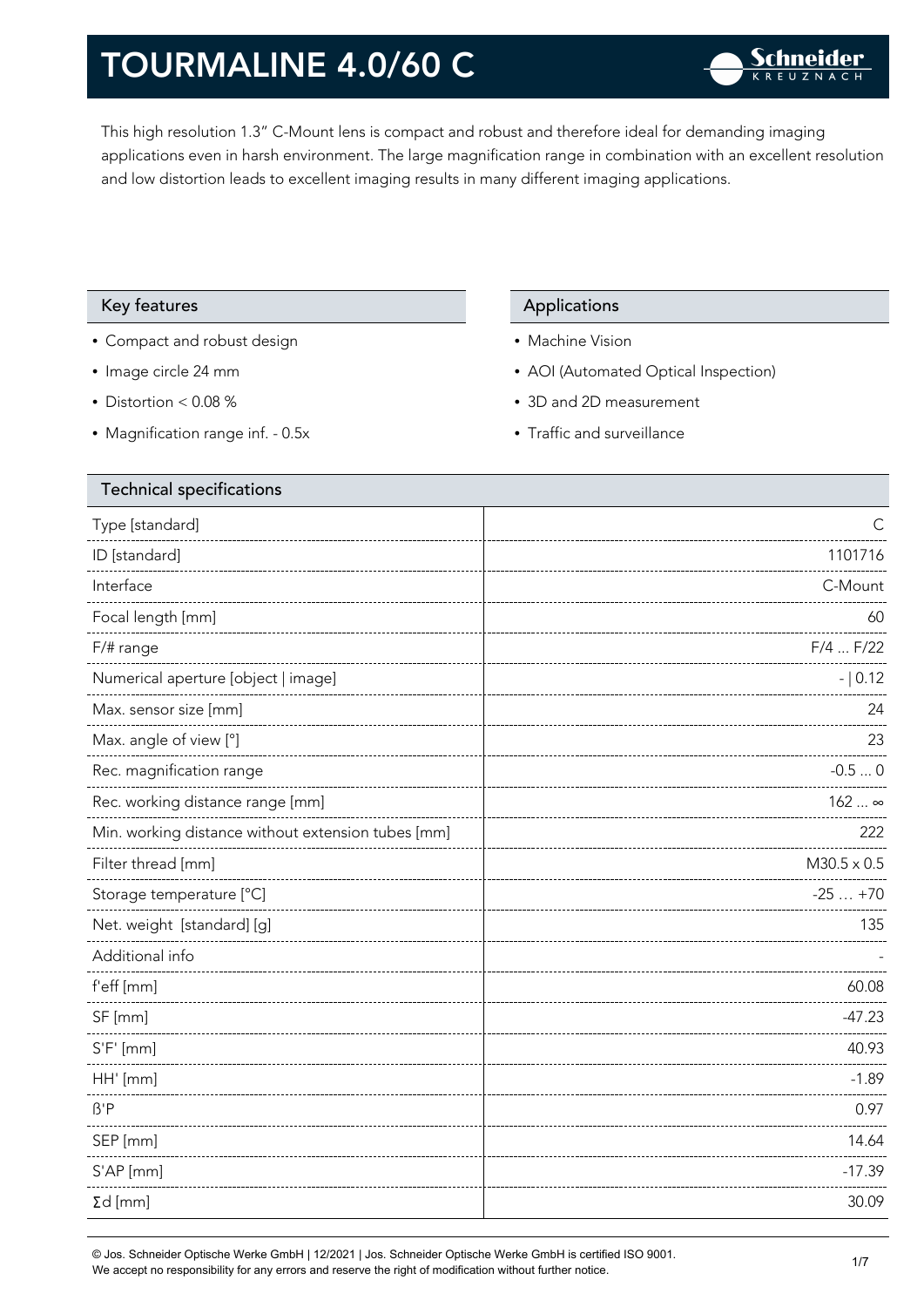

### MTF charts

| Spectrum name    |     |     |     |        |     |     |
|------------------|-----|-----|-----|--------|-----|-----|
| Wavelengths [nm] | 425 | 4/5 | 525 | 575    | 625 | 675 |
| Rel. weights [%] |     |     |     | $\sim$ |     |     |



© Jos. Schneider Optische Werke GmbH | 12/2021 | Jos. Schneider Optische Werke GmbH is certified ISO 9001. We accept no responsibility for any errors and reserve the right of modification without further notice.<br>We accept no responsibility for any errors and reserve the right of modification without further notice.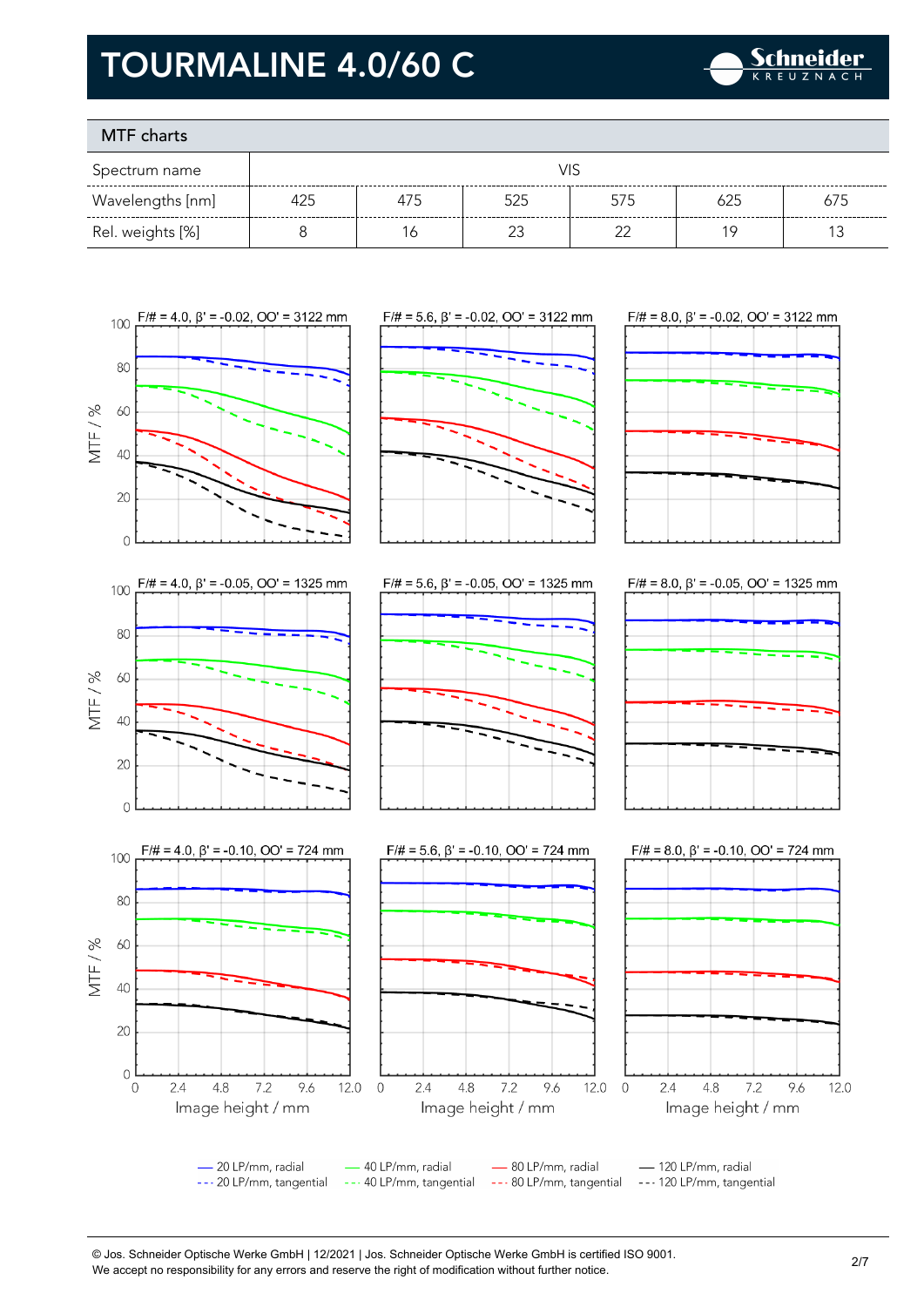

Rel. illumination vs. image height



| - - -                    | $F/\ddot{=} = 4.0, \ \beta = -0.02$     |  |
|--------------------------|-----------------------------------------|--|
| - - -                    | $F/\ddot{\pi} = 5.6$ , $\beta = -0.02$  |  |
| - -                      | $F/\ddot{=} = 8.0, \ \beta = -0.02$     |  |
| $\overline{\phantom{0}}$ | $F/\ddot{=} = 4.0, \ \beta = -0.05$     |  |
| $\overline{\phantom{0}}$ | $F/\ddot{\pi} = 5.6, \ \ \beta = -0.05$ |  |
| $\overline{\phantom{0}}$ | $F/\ddot{\pi} = 8.0, \ \beta = -0.05$   |  |
|                          | $F/\ddot{=} = 4.0, \ \beta = -0.10$     |  |
| mm.                      | $F/\ddot{=} = 5.6, \ \beta = -0.10$     |  |
|                          | $F/\ddot{=} = 8.0, \ \beta = -0.10$     |  |

### Distortion vs. image height



#### Transmittance vs. wavelength



© Jos. Schneider Optische Werke GmbH | 12/2021 | Jos. Schneider Optische Werke GmbH is certified ISO 9001. We accept no responsibility for any errors and reserve the right of modification without further notice.<br>We accept no responsibility for any errors and reserve the right of modification without further notice.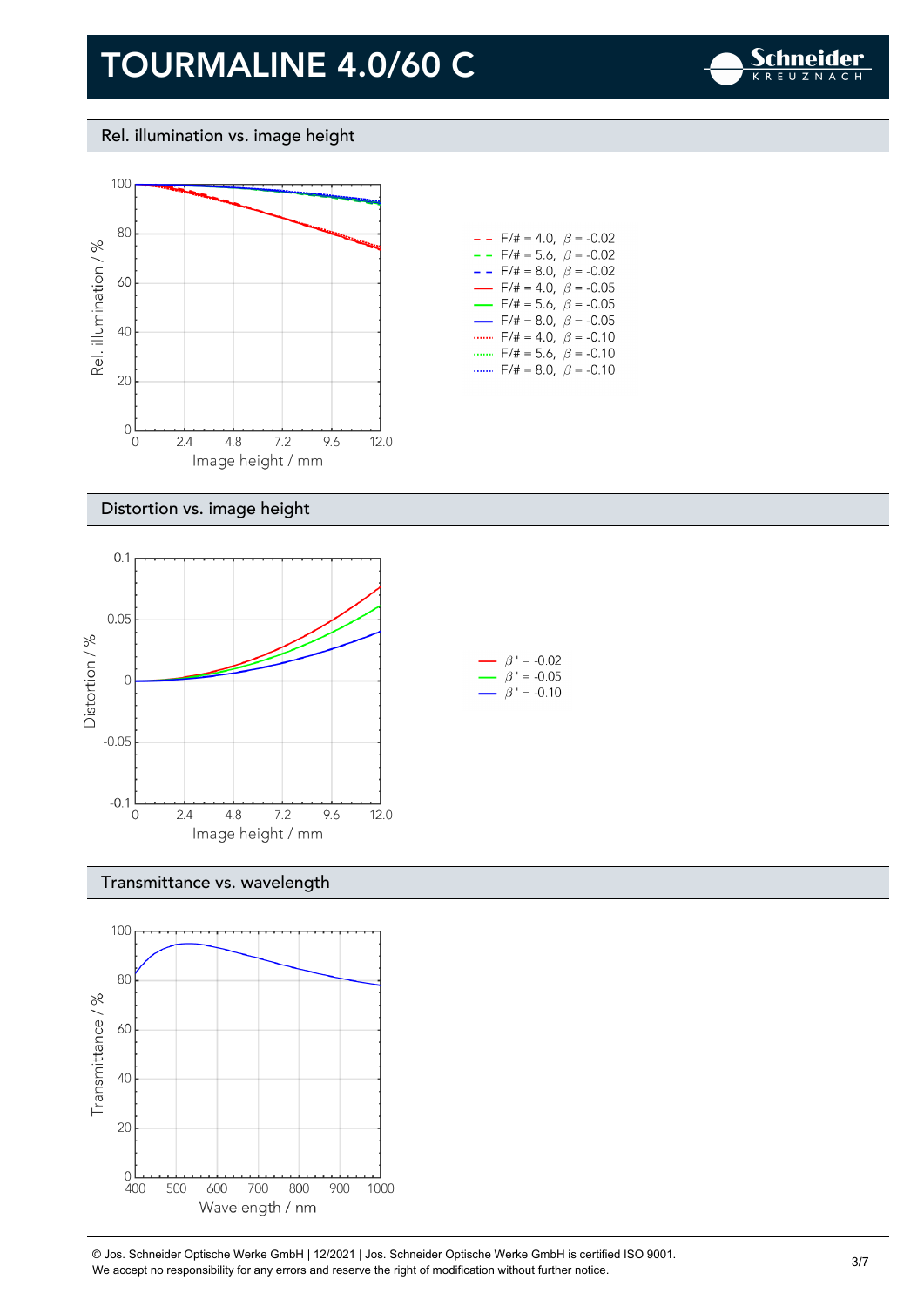

### Technical drawings

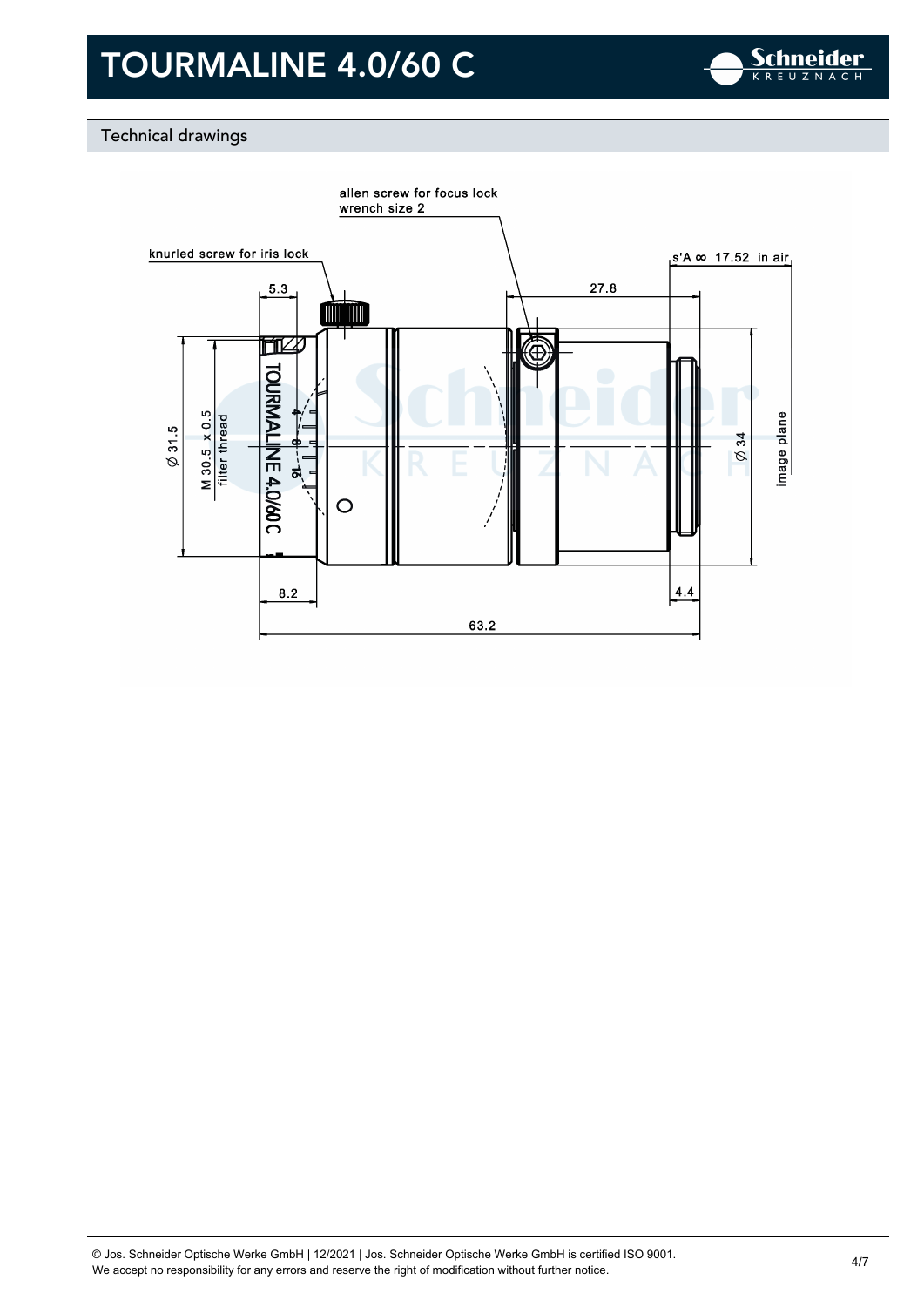

| Accessories    | Mount                       | Eff. length        |         |
|----------------|-----------------------------|--------------------|---------|
| Adapter        | CS-Mount                    | $5 \text{ mm}$     | 25081   |
|                | $C$ -Mount / M42 $\times$ 1 | $5.5 \text{ mm}$   | 1075817 |
| Extension tube | C-Mount / C-Mount           | $5 \, \mathrm{mm}$ | 39316   |
|                | C-Mount / C-Mount           | $8 \text{ mm}$     | 39315   |
|                | C-Mount / C-Mount           | $10 \text{ mm}$    | 39312   |